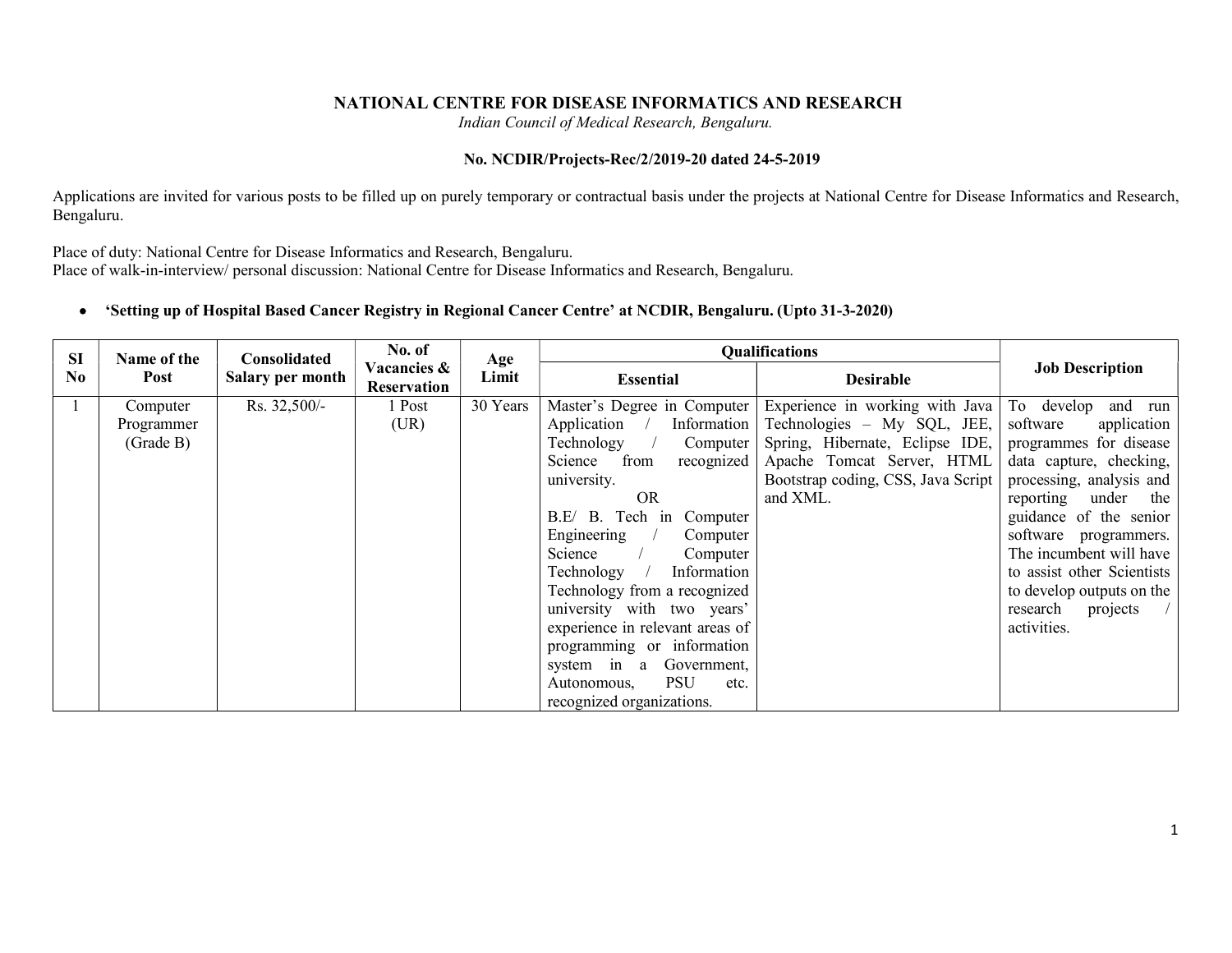| <b>SI</b> | Name of the                         | <b>Consolidated</b> | No. of                            | Age      | <b>Qualifications</b>                                                                                                                                                |                                                                                                                                                                                                                                                                                                                                                                                               |                                                                                                                                                                                                                                                                                                                                                                                                                                                                                                                                                                                                                                                                                                   |
|-----------|-------------------------------------|---------------------|-----------------------------------|----------|----------------------------------------------------------------------------------------------------------------------------------------------------------------------|-----------------------------------------------------------------------------------------------------------------------------------------------------------------------------------------------------------------------------------------------------------------------------------------------------------------------------------------------------------------------------------------------|---------------------------------------------------------------------------------------------------------------------------------------------------------------------------------------------------------------------------------------------------------------------------------------------------------------------------------------------------------------------------------------------------------------------------------------------------------------------------------------------------------------------------------------------------------------------------------------------------------------------------------------------------------------------------------------------------|
| No        | Post                                | Salary per month    | Vacancies &<br><b>Reservation</b> | Limit    | <b>Essential</b>                                                                                                                                                     | <b>Desirable</b>                                                                                                                                                                                                                                                                                                                                                                              | <b>Job Description</b>                                                                                                                                                                                                                                                                                                                                                                                                                                                                                                                                                                                                                                                                            |
| 2         | Assistant                           | Rs. 32,000/-        | 1 Post<br>(SC)                    | 30 Years | Three years' Graduate in any<br>from<br>discipline<br>recognized<br>with five years'<br>University<br>experience in administration or<br>finance/accounts work.      | (i)<br>Knowledge<br>of<br>of<br>Budget,<br>preparation<br>of accounts,<br>finalization<br>maintenance of cash book,<br>ledger etc.<br>(ii) Experience in handling<br>Administration, Accounts,<br>Establishment<br>matters<br>(which include all service<br>related<br>matters)<br>and<br>procurement<br>and<br>maintenance of stores, etc.,<br>(iii) Working Knowledge of<br>Tally ERP etc., | The selected candidate,<br>(i) is required to assist<br>Director/<br>Administrative<br>Officer/ Accounts Officer in<br>all the matters pertaining to<br>projects<br>lower<br>the<br>at<br>supervisory level apart from<br>dealing with the matters<br>related<br>Accounts,<br>to<br>Administration, Procurement<br>of stores, equipment etc.,<br>(ii) should be well versed with<br>Govt. of India (GoI) Rules &<br>Regulations on the subjects<br>stated above.<br>(iii) shall be able to deal with<br>the cases/issues independently<br>within the ambit of relevant<br>rules with suggestion for<br>further course of action to be<br>taken.<br>(iv) shall have computer skills<br>(MS Office) |
| 3         | Data Entry<br>Operator<br>(Grade A) | Rs. 17,000/-        | 1 Post<br>(UR)                    | 25 Years | Intermediate<br><b>OR</b><br>$12th$ pass from recognized board.<br>A speed test of not less than 8000<br>key depressions per hour through<br>speed test on computer. | Bachelor's degree in<br>(i)<br>Computer Application /IT/<br>Computer Sciences from a<br>recognized<br>Institution/<br>University.<br>(ii) Knowledge of DTP<br>packages<br>of<br>and<br>use<br>software programmes will<br>be an added qualification.                                                                                                                                          | (i) Typing work, knowledge of<br>data<br>and<br>entry<br>data<br>management related to project<br>(ii) Any other job assigned by<br>this office time to time.                                                                                                                                                                                                                                                                                                                                                                                                                                                                                                                                     |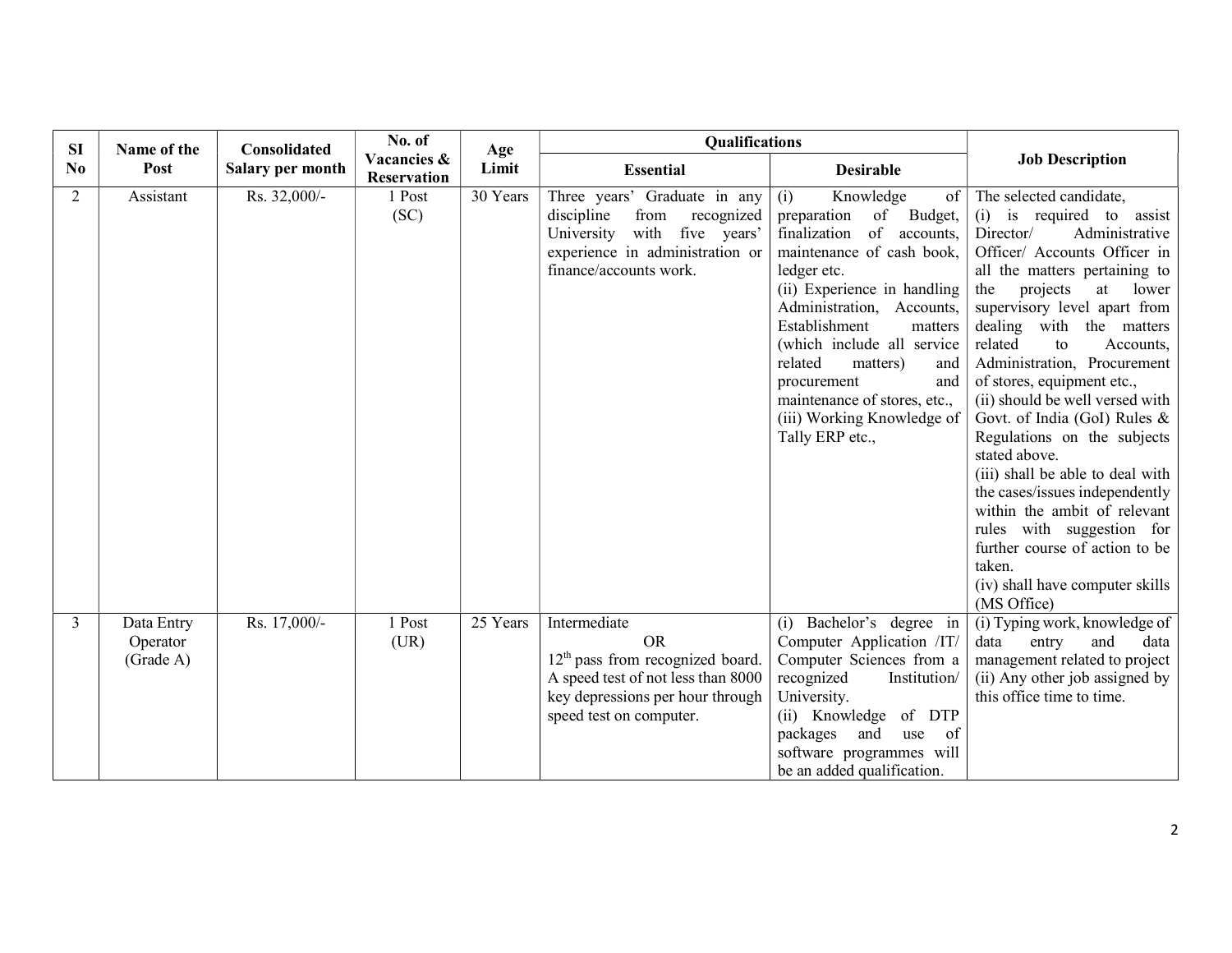| SI.      | Name of the | Consolidated     | No. of<br>Vacancies & | Age   | Qualifications                   |                               | <b>Job Description</b>           |
|----------|-------------|------------------|-----------------------|-------|----------------------------------|-------------------------------|----------------------------------|
| $\bf No$ | Post        | Salary per month | <b>Reservation</b>    | Limit | <b>Essential</b>                 | <b>Desirable</b>              |                                  |
|          | Assistant   | Rs. 32,000/-     | 1 Post                | 30    | Three years' Graduate in any     | (i) Knowledge of preparation  | The selected candidate,          |
|          |             |                  | (UR)                  | Years | discipline<br>recognized<br>from | of Budget, finalization of    | (i) is required to assist        |
|          |             |                  |                       |       | with five years'<br>University   | of  <br>accounts, maintenance | Director/<br>Administrative      |
|          |             |                  |                       |       | experience in administration or  | cash book, ledger etc.        | Officer/ Accounts Officer in     |
|          |             |                  |                       |       | finance/accounts work.           | (ii) Experience in handling   | all the matters pertaining to    |
|          |             |                  |                       |       |                                  | Administration,<br>Accounts,  | projects<br>lower<br>the<br>at   |
|          |             |                  |                       |       |                                  | Establishment<br>matters      | supervisory level apart from     |
|          |             |                  |                       |       |                                  | (which include all service    | dealing with the matters         |
|          |             |                  |                       |       |                                  | related<br>and<br>matters)    | related<br>to<br>Accounts,       |
|          |             |                  |                       |       |                                  | and<br>procurement            | Administration, Procurement      |
|          |             |                  |                       |       |                                  | maintenance of stores, etc.,  | of stores, equipment etc.,       |
|          |             |                  |                       |       |                                  | (iii) Working Knowledge of    | (ii) should be well versed       |
|          |             |                  |                       |       |                                  | Tally ERP etc.,               | with Govt. of India (GoI)        |
|          |             |                  |                       |       |                                  |                               | Rules & Regulations on the       |
|          |             |                  |                       |       |                                  |                               | subjects stated above.           |
|          |             |                  |                       |       |                                  |                               | (iii) shall be able to deal with |
|          |             |                  |                       |       |                                  |                               | cases/issues<br>the              |
|          |             |                  |                       |       |                                  |                               | independently within the         |
|          |             |                  |                       |       |                                  |                               | ambit of relevant rules with     |
|          |             |                  |                       |       |                                  |                               | suggestion for further course    |
|          |             |                  |                       |       |                                  |                               | of action to be taken.           |
|          |             |                  |                       |       |                                  |                               | (iv) shall have computer         |
|          |             |                  |                       |       |                                  |                               | skills (MS Office)               |

# 'Population Based Stroke Registry in different regions of India' at NCDIR, Bengaluru. (Upto 28-2-2020)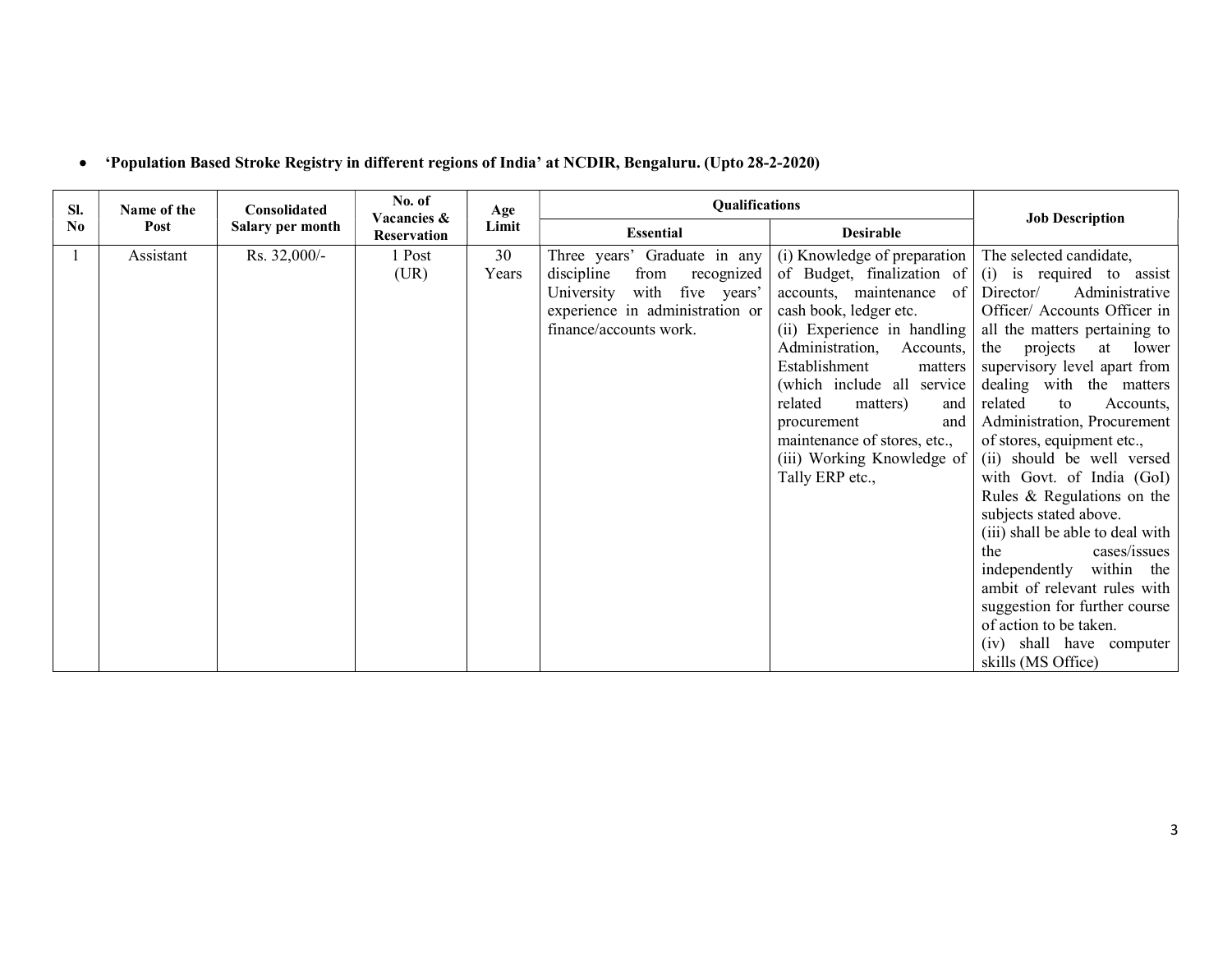'CaRes NER- A Multidisciplinary Research Programme for Prevention and Control of Cancer in the North Eastern States in India' at NCDIR, Bengaluru. (Upto 30-9-2021)

| <b>SI</b>      | Name of the | Consolidated     | No. of                     | Age      | <b>Qualifications</b>                                             |                              |                               |
|----------------|-------------|------------------|----------------------------|----------|-------------------------------------------------------------------|------------------------------|-------------------------------|
| N <sub>0</sub> | Post        | Salary per month | Vacancies &<br>Reservation | Limit    | <b>Essential</b>                                                  | <b>Desirable</b>             | <b>Job Description</b>        |
|                | Sr. Project | Rs. 17,000/-     | 1 Post                     | 28 Years | i) $12th$ pass or equivalent from a                               | $(i)$ Minimum of five years' | Preparation of<br>budget $\&$ |
|                | Assistant   |                  | (UR)                       |          | recognized board with five                                        | Experience in Establishment  | Utilization<br>Certificates,  |
|                | (UDC)       |                  |                            |          | $of \mid \prime$<br>years'<br>experience                          | Stores and Accounts in       | letters, pay bills, TA claims |
|                |             |                  |                            |          | administration work.                                              | Organizations/<br>Govt.      | etc. All project related work |
|                |             |                  |                            |          | OR.                                                               | Autonomous Bodies/ Central   | assigned from time to time    |
|                |             |                  |                            |          | ii) Graduate in any discipline & State Universities /Semi         |                              | and other day to day          |
|                |             |                  |                            |          | from recognized university with $\vert$ Govt. Organizations. (ii) |                              | administrative<br>/accounts   |
|                |             |                  |                            |          | two years' experience of                                          | Knowledge of Preparation of  | work.                         |
|                |             |                  |                            |          | administration work,                                              | Finalization of<br>Budget,   |                               |
|                |             |                  |                            |          | And                                                               | accounts, maintenance of     |                               |
|                |             |                  |                            |          | iii) A speed test of not less than                                | cash book, Ledger etc. (iii) |                               |
|                |             |                  |                            |          | 8000 key depression per hour   Qualification in Stenography       |                              |                               |
|                |             |                  |                            |          | through speed test on computer                                    | will be a major advantage.   |                               |

# 'Population Based Cancer Survival Study on Cancers of the Breast, Cervix, Head & Neck' at NCDIR, Bengaluru. (Upto 28-2-2022)

| SI. |                         | Consolidated        | No. of                     | Age      | <b>Oualifications</b>                                      |                                                              |                                |
|-----|-------------------------|---------------------|----------------------------|----------|------------------------------------------------------------|--------------------------------------------------------------|--------------------------------|
| No  | <b>Name of the Post</b> | Salary per<br>month | Vacancies &<br>Reservation | Limit    | Essential                                                  | <b>Desirable</b>                                             | <b>Job Description</b>         |
|     | Project                 | Rs. $32,000/-$      | 1 Post                     | 30 Years | <b>Statistics</b><br>Graduate<br>1n                        | Knowledge of statistics related The candidate is required to |                                |
|     | Technical               |                     | (OBC)                      |          | <b>Biostatistics</b><br>from recognized                    | computer software like SPSS,                                 | provide assistance in data     |
|     | Officer                 |                     |                            |          | university with five years' work   EPI-INFO,               | <b>EPISTAT</b><br>$\&$                                       | analysis<br>statistical<br>and |
|     | (Statistics)            |                     |                            |          | experience from a recognized application packages like MS- |                                                              | modern<br>outputs<br>using     |
|     |                         |                     |                            |          | institution OR Master's degree in   Office.                |                                                              | medical statistical tools for  |
|     |                         |                     |                            |          | the Statistics / Biostatistics from                        |                                                              | of<br>this<br>implementation   |
|     |                         |                     |                            |          | recognized university.                                     |                                                              | project or any other related   |
|     |                         |                     |                            |          |                                                            |                                                              | work as per requirement.       |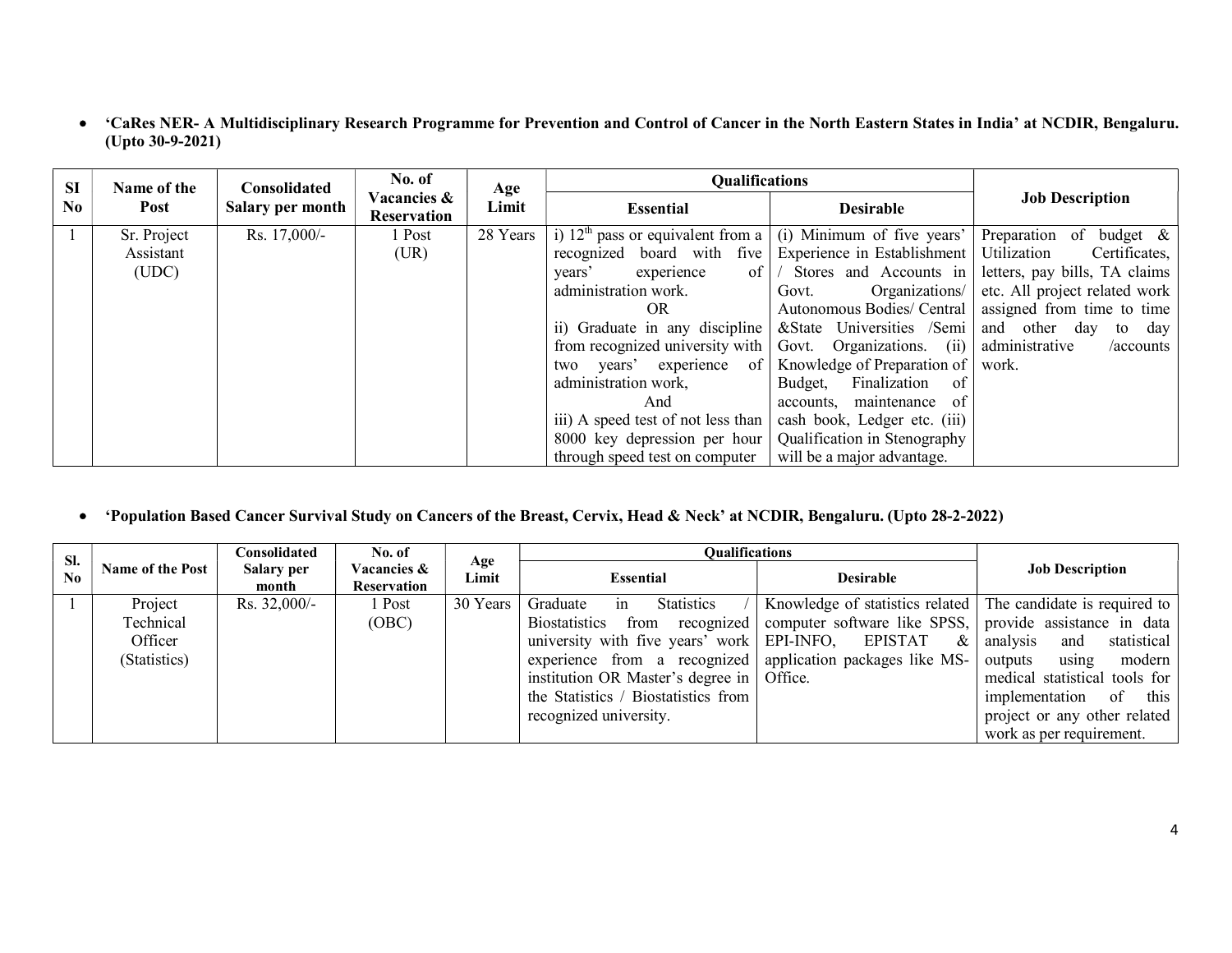| Sl.            |                         | Consolidated        | No. of                            | Age      | Qualifications                                                                                                                                                  |                                                                                                                                                                                                                                                                                                                                                                                               |                                                                                                                                                                                                                                                                                                                                                                                                                                                                                                                                                                                            |
|----------------|-------------------------|---------------------|-----------------------------------|----------|-----------------------------------------------------------------------------------------------------------------------------------------------------------------|-----------------------------------------------------------------------------------------------------------------------------------------------------------------------------------------------------------------------------------------------------------------------------------------------------------------------------------------------------------------------------------------------|--------------------------------------------------------------------------------------------------------------------------------------------------------------------------------------------------------------------------------------------------------------------------------------------------------------------------------------------------------------------------------------------------------------------------------------------------------------------------------------------------------------------------------------------------------------------------------------------|
| No             | <b>Name of the Post</b> | Salary per<br>month | Vacancies &<br><b>Reservation</b> | Limit    | <b>Essential</b>                                                                                                                                                | <b>Desirable</b>                                                                                                                                                                                                                                                                                                                                                                              | <b>Job Description</b>                                                                                                                                                                                                                                                                                                                                                                                                                                                                                                                                                                     |
| $\overline{2}$ | Assistant               | Rs. 32,000/-        | 1 Post<br>(UR)                    | 30 Years | Three years' Graduate in any<br>discipline<br>from<br>recognized<br>with five years'<br>University<br>experience in administration or<br>finance/accounts work. | (i) Knowledge of preparation of The selected candidate,<br>finalization<br>Budget,<br>of<br>accounts, maintenance of cash<br>book, ledger etc.<br>(ii) Experience in handling<br>Administration,<br>Accounts,<br>Establishment matters (which<br>include all service related<br>matters) and procurement and<br>maintenance of stores, etc.,<br>(iii) Working Knowledge of<br>Tally ERP etc., | (i) is required to assist<br>Director/<br>Administrative<br>Officer/ Accounts Officer in<br>all the matters pertaining to<br>the projects at lower<br>supervisory level apart from<br>dealing with the matters<br>related<br>to<br>Accounts,<br>Administration,<br>Procurement of<br>stores,<br>equipment etc.,<br>(ii) should be well versed<br>with Govt. of India (GoI)<br>Rules & Regulations on the<br>subjects stated above.<br>(iii) shall be able to deal with<br>cases/issues<br>the<br>independently within the<br>ambit of relevant rules with<br>suggestion for further course |
|                |                         |                     |                                   |          |                                                                                                                                                                 |                                                                                                                                                                                                                                                                                                                                                                                               | of action to be taken.<br>(iv) shall have computer<br>skills (MS Office)                                                                                                                                                                                                                                                                                                                                                                                                                                                                                                                   |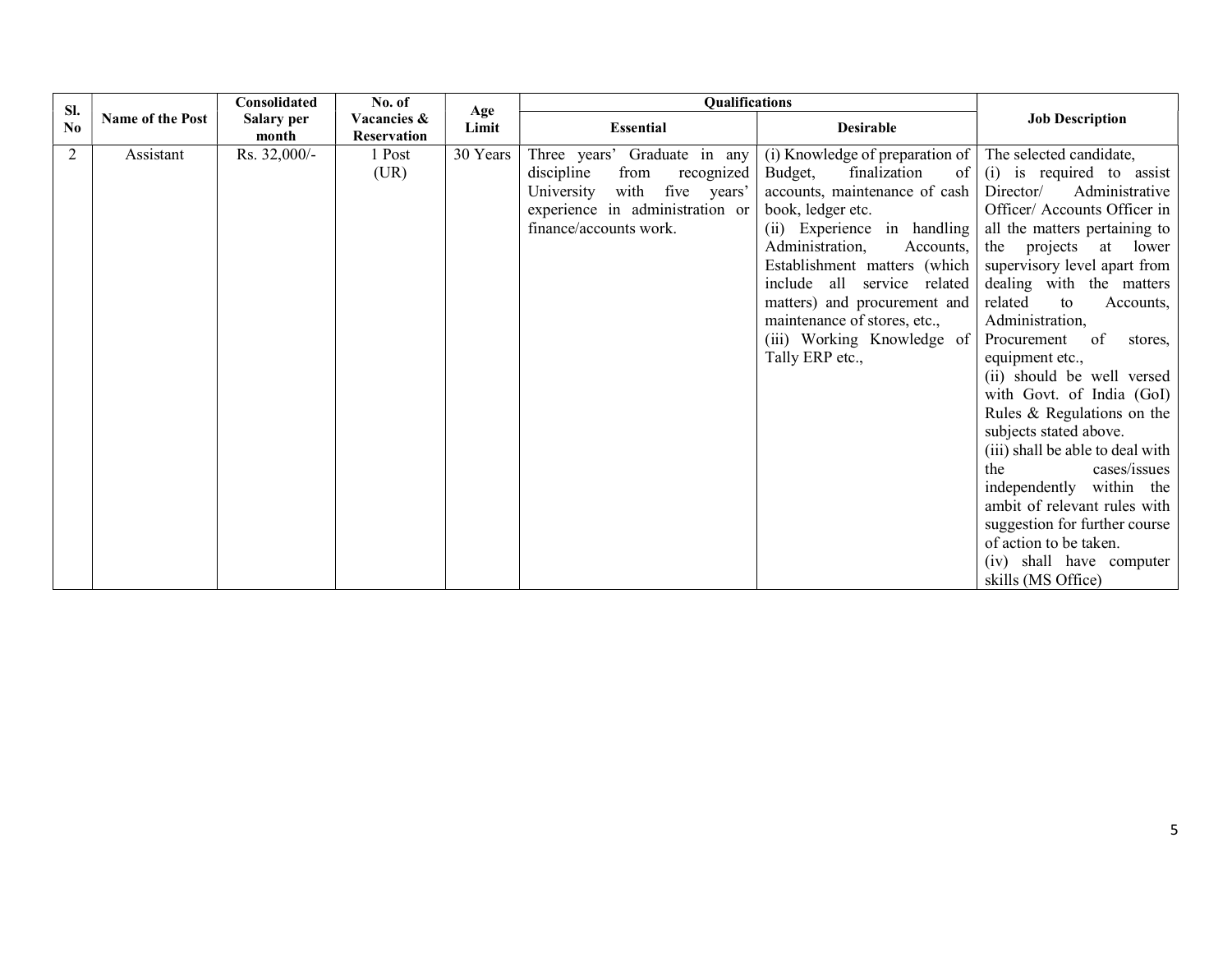'Implementation of NCDIR Electronic Mortality Software (NCDIR-eMOR) – Strengthen Medical Certification of Cause of Death' at NCDIR, Bengaluru. (Upto 31-10-2023)

| SI. | Name of the | Consolidated               | No. of<br>Vacancies & | <b>Age Limit</b> |                                  | <b>Oualifications</b>               | <b>Job Description</b>         |
|-----|-------------|----------------------------|-----------------------|------------------|----------------------------------|-------------------------------------|--------------------------------|
| No  | Post        | <b>Salary per</b><br>month | <b>Reservation</b>    |                  | <b>Essential</b>                 | <b>Desirable</b>                    |                                |
|     | Project     | Rs. 32,000/-               | 1 Post                | 30 Years         | in Life Science<br>Graduate      | (i) Master's degree in life Science | The candidate is required to   |
|     | Technical   |                            | (UR)                  |                  | Statistics from a recognized     | (Microbiology, Biochemistry         | provide assistance in the      |
|     | Officer     |                            |                       |                  | university with five years' work | Bioinformatics / Biostatistics or   | implementation of the above    |
|     |             |                            |                       |                  | experience from a recognized     | similar) from a recognized          | project. The work involves     |
|     |             |                            |                       |                  | institution                      | university                          | communication<br>with          |
|     |             |                            |                       |                  | OR.                              | (ii) Knowledge of Computer          | monitoring,<br>centres,        |
|     |             |                            |                       |                  | Master's degree in Statistics    | Applications.                       | coordination,<br>literature    |
|     |             |                            |                       |                  | Computer Science / Medical       | (iii) Work experience in a health   | search, filing, preparation of |
|     |             |                            |                       |                  | Geography / Geoinformatics       | research project.                   | reports or any other related   |
|     |             |                            |                       |                  | Health Informatics.              |                                     | work as per requirement.       |
|     | Project     | Rs. 31,000/-               | 2 Posts               | 30 Years         | Graduate in Life<br>Science      | (i) Master's degree in life Science | The candidate is required to   |
|     | Assistant   |                            | (UR)                  |                  | Statistics from a recognized     | (Microbiology, Biochemistry)        | provide assistance in the      |
|     |             |                            |                       |                  | university with three years'     | Bioinformatics / Biostatistics or   | implementation of the above    |
|     |             |                            |                       |                  | work experience<br>from<br>a     | similar) from a recognized          | project. The work involves     |
|     |             |                            |                       |                  | recognized institution           | university                          | communication<br>with          |
|     |             |                            |                       |                  | OR.                              | (ii) Knowledge of Computer          | monitoring,<br>centres,        |
|     |             |                            |                       |                  | Master's degree in Statistics /  | Applications.                       | coordination,<br>literature    |
|     |             |                            |                       |                  | Computer Science / Medical       | (iii) Work experience in a health   | search, filing, preparation of |
|     |             |                            |                       |                  | Geography / Geoinformatics       | research project.                   | reports or any other related   |
|     |             |                            |                       |                  | Health Informatics.              |                                     | work as per requirement.       |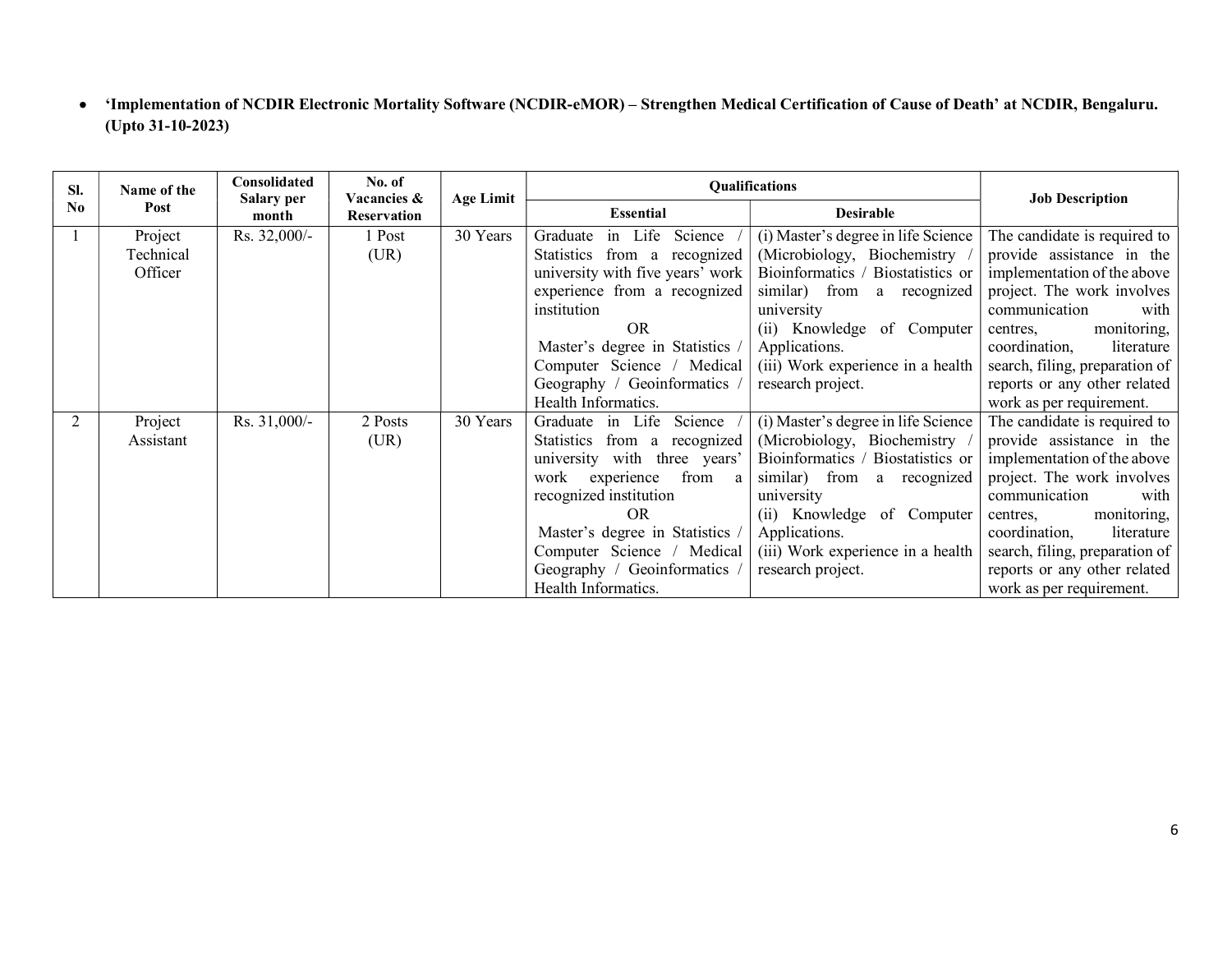# 'Strengthening of National Cancer Registry Programme' at NCDIR, Bengaluru. (Upto 31-10-2023)

| <b>SI</b>      | Name of the                         | <b>Consolidated</b>        | No. of                            |                  | Qualifications                                                                                                                                                                                                                                                                                                                                                                                                                                                                |                                                                                                                                                                                                                  |                                                                                                                                                                                                                                                                                                                                                                                                                                                                                                                                                                                                                                                         |
|----------------|-------------------------------------|----------------------------|-----------------------------------|------------------|-------------------------------------------------------------------------------------------------------------------------------------------------------------------------------------------------------------------------------------------------------------------------------------------------------------------------------------------------------------------------------------------------------------------------------------------------------------------------------|------------------------------------------------------------------------------------------------------------------------------------------------------------------------------------------------------------------|---------------------------------------------------------------------------------------------------------------------------------------------------------------------------------------------------------------------------------------------------------------------------------------------------------------------------------------------------------------------------------------------------------------------------------------------------------------------------------------------------------------------------------------------------------------------------------------------------------------------------------------------------------|
| N <sub>0</sub> | Post                                | <b>Salary per</b><br>month | Vacancies &<br><b>Reservation</b> | <b>Age Limit</b> | <b>Essential</b>                                                                                                                                                                                                                                                                                                                                                                                                                                                              | <b>Desirable</b>                                                                                                                                                                                                 | <b>Job Description</b>                                                                                                                                                                                                                                                                                                                                                                                                                                                                                                                                                                                                                                  |
|                | Computer<br>Programmer<br>(Grade B) | Rs. 32,500/-               | 2 Posts<br>$(1-UR,$<br>$1-OBC$    | 30 Years         | Master's Degree in Computer<br>Information<br>Application<br>Technology / Computer Science<br>from recognized university.<br><b>OR</b><br>B.E/ B. Tech in Computer<br>Engineering / Computer Science<br>Computer Technology<br>Information Technology from a<br>recognized university with two<br>years' experience in relevant<br>of programming<br>areas<br><sub>or</sub><br>information<br>system in<br>a<br>Government, Autonomous, PSU<br>etc. recognized organizations. | Experience<br>in<br>working with Java<br>Technologies - My<br>SQL, JEE, Spring,<br>Hibernate,<br>Eclipse<br>IDE, Apache Tomcat<br>Server,<br><b>HTML</b><br>coding,<br>Bootstrap<br>CSS, Java Script and<br>XML. | To develop and run software application<br>programmes for disease data capture,<br>checking, processing, analysis and<br>reporting under the guidance of the<br>senior software programmers. The<br>incumbent will have to assist other<br>Scientists to develop outputs on the<br>research projects / activities.                                                                                                                                                                                                                                                                                                                                      |
| $\overline{2}$ | Jr. Project<br>Assistant<br>(LDC)   | Rs. 16,000/-               | 1 Post<br>(UR)                    | 25 Years         | i) $12th$ pass or equivalent from a<br>recognized board.<br>ii) A speed test of not less than<br>8000 key depressions per hour<br>(KPDH) on computer.                                                                                                                                                                                                                                                                                                                         | $\overline{(i)}$ Graduation in any<br>discipline from a<br>recognized<br>university.<br>ii) One year Diploma<br>Computer<br>in.<br>Application/<br>Computer Science.                                             | The Candidate selected is required to<br>i) take responsibility to maintain the<br>data, files and documents of the office in<br>a systematic manner in general and of the<br>Projects in particular.<br>ii) assist the supervisors in all the matters<br>pertaining to the project apart from those<br>assigned from time to time.<br>iii) do complete typing work of the<br>section/unit/division as the case may be.<br>iv) submit files with proper examination<br>with noting and drafting of replies and/<br>or originating letters<br>v) Assist the concerned in budgeting and<br>releasing of funds to the centres attached<br>to the Projects. |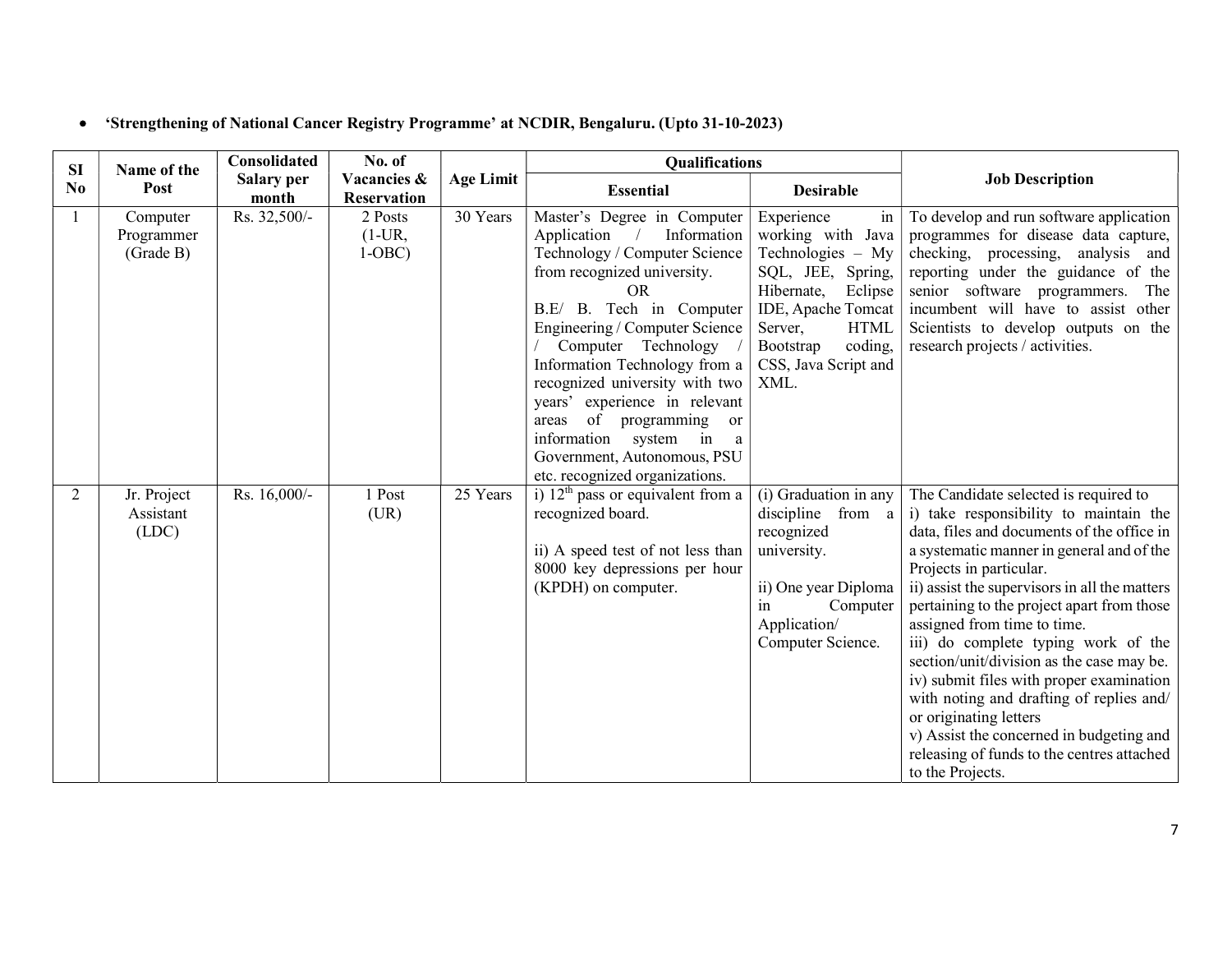|  |  |  | vi) Carry out any other work (indoor as<br>well as outdoor) as assigned by the<br>supervisors from time to time. |
|--|--|--|------------------------------------------------------------------------------------------------------------------|
|  |  |  |                                                                                                                  |
|  |  |  |                                                                                                                  |
|  |  |  |                                                                                                                  |

 'HTA of National Stroke Care Registry Programme Development of Hospital Based Stroke Registry in different regions of India' at NCDIR, Bengaluru.(Upto 31-10-2023)

| <b>SI</b>      | Name of the       | Consolidated<br><b>Salary per</b> | No. of<br><b>Vacancies &amp;</b> | <b>Age Limit</b> |                                     | <b>Qualifications</b>                                                            | <b>Job Description</b>              |
|----------------|-------------------|-----------------------------------|----------------------------------|------------------|-------------------------------------|----------------------------------------------------------------------------------|-------------------------------------|
| N <sub>0</sub> | Post              | month                             | Reservation                      |                  | <b>Essential</b>                    | <b>Desirable</b>                                                                 |                                     |
|                | Project Assistant | Rs. $31,000/-$                    | 2 Post                           | 30 Years         | Graduate in Life Science /          | Master's degree in life<br>$\left(1\right)$ )                                    | The candidate is<br>required to     |
|                |                   |                                   | (UR)                             |                  | <b>Biostatistics</b><br>from<br>a l | (Microbiology,  <br>Science                                                      | provide<br>assistance<br>the<br>in  |
|                |                   |                                   |                                  |                  |                                     | recognized university with   Biochemistry / Bioinformatics /   implementation of | above<br>the                        |
|                |                   |                                   |                                  |                  | three<br>years'                     | work   Biostatistics or similar) from a   project. The                           | work<br>involves                    |
|                |                   |                                   |                                  |                  | from<br>experience                  | recognized university                                                            | communication<br>with<br>centres,   |
|                |                   |                                   |                                  |                  |                                     | recognized institution or $(i)$ Knowledge of Computer monitoring,                | coordination,                       |
|                |                   |                                   |                                  |                  | Master's Degree in the              | Applications.                                                                    | filing,<br>literature<br>search,    |
|                |                   |                                   |                                  |                  | relevant subject                    | $(iii)$ Work experience in a health                                              | preparation of reports or any other |
|                |                   |                                   |                                  |                  |                                     | research project.                                                                | related work as per requirement.    |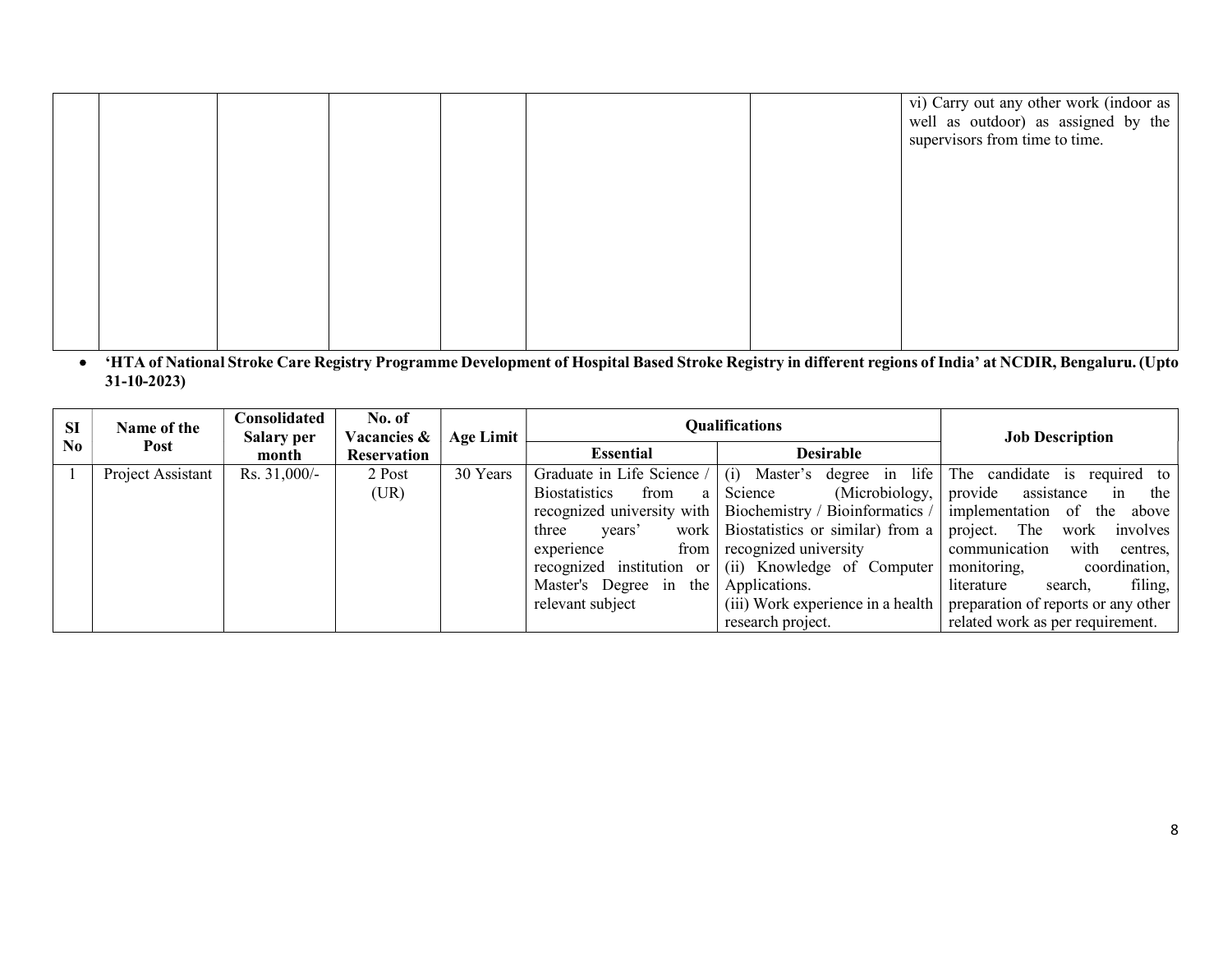| Section Officer | $Rs. 32,000/$ - | 1 Post | 30 Years |                            | Three years' Graduate in $ (i)$ Shall possess experience of $ $ The selected candidate |                                                                                      |
|-----------------|-----------------|--------|----------|----------------------------|----------------------------------------------------------------------------------------|--------------------------------------------------------------------------------------|
|                 |                 | (UR)   |          |                            |                                                                                        | any discipline from a dealing with various matters (i) is required to handle all the |
|                 |                 |        |          |                            |                                                                                        | recognized university related to administration, relevant matters at semi-executive  |
|                 |                 |        |          |                            | institution with 5 years' establishment, accounts and level.                           |                                                                                      |
|                 |                 |        |          | experience<br>of 1         |                                                                                        | procurement through GeM and (ii) shall deal with all the matters                     |
|                 |                 |        |          | administration/finance and |                                                                                        | allied matters at supervisory pertaining to projects like                            |
|                 |                 |        |          | accounts work.             | level.                                                                                 | obtaining and scrutiny of UCs,                                                       |
|                 |                 |        |          |                            |                                                                                        | (ii) Well versed with Govt. of submission of proposal for release                    |
|                 |                 |        |          |                            | India (GoI) rules and of funds, etc.,                                                  |                                                                                      |
|                 |                 |        |          |                            | procedures.                                                                            | (iii) render<br>assistance<br>to                                                     |
|                 |                 |        |          |                            |                                                                                        | (iii) Working knowledge of Administrative Officer and                                |
|                 |                 |        |          |                            |                                                                                        | PFMS/Tally ERP.   Accounts officers in dealing with                                  |
|                 |                 |        |          |                            |                                                                                        | (iv) Knowledge of TA/DA various matters as and when arise.                           |
|                 |                 |        |          |                            | Rules.                                                                                 |                                                                                      |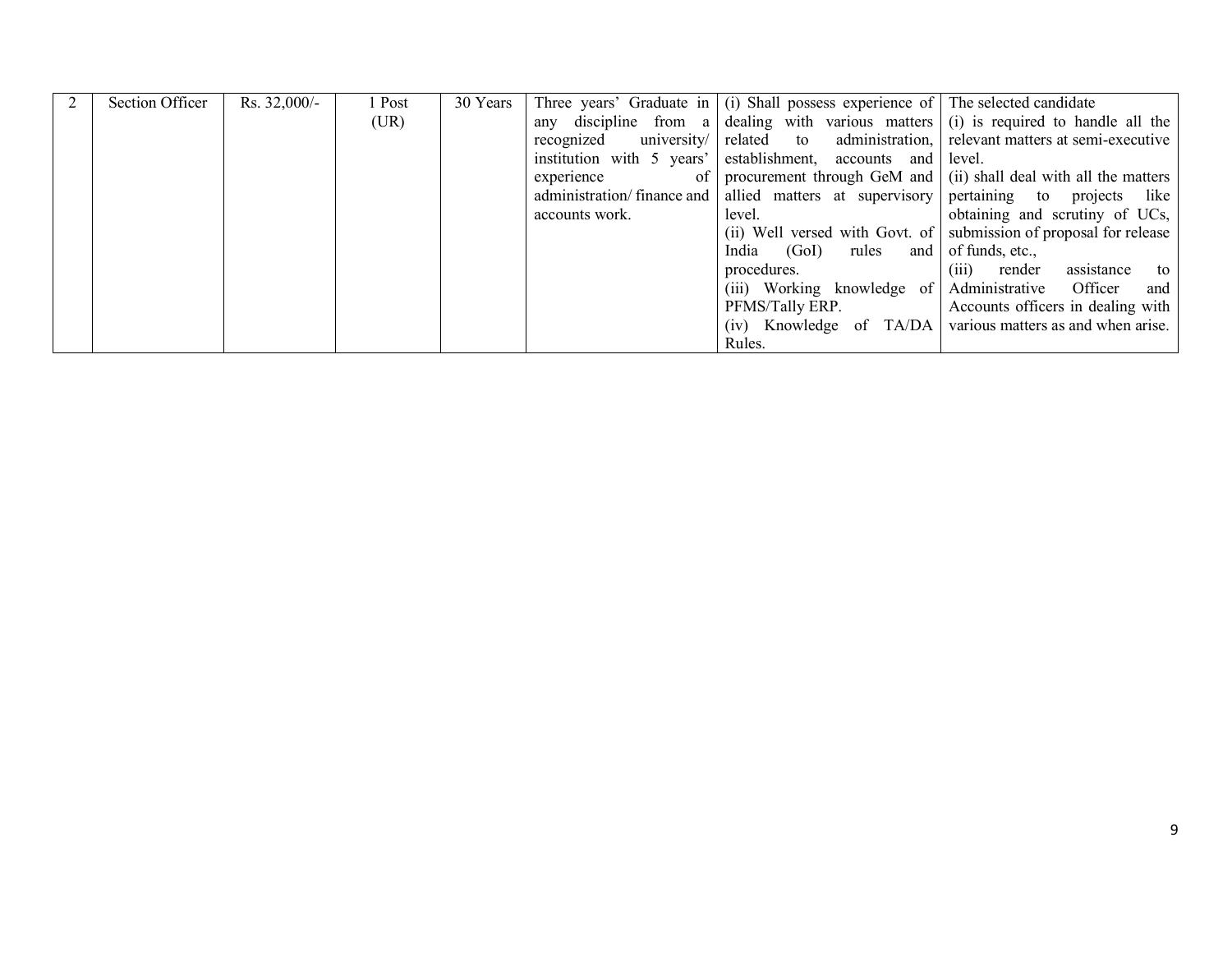| SI             | Name of the                                     | Consolidated               | No. of                            | Age      | <b>Qualifications</b>                                                                                                                                                                                                                                   |                                                                                                                                                              |                                                                                                                                                                                                                                                                                                                                                                                                                                                                                                                                                                                                                                                                                                                                                                                                     |
|----------------|-------------------------------------------------|----------------------------|-----------------------------------|----------|---------------------------------------------------------------------------------------------------------------------------------------------------------------------------------------------------------------------------------------------------------|--------------------------------------------------------------------------------------------------------------------------------------------------------------|-----------------------------------------------------------------------------------------------------------------------------------------------------------------------------------------------------------------------------------------------------------------------------------------------------------------------------------------------------------------------------------------------------------------------------------------------------------------------------------------------------------------------------------------------------------------------------------------------------------------------------------------------------------------------------------------------------------------------------------------------------------------------------------------------------|
| N <sub>0</sub> | Post                                            | <b>Salary per</b><br>month | Vacancies &<br><b>Reservation</b> | Limit    | <b>Essential</b>                                                                                                                                                                                                                                        | <b>Desirable</b>                                                                                                                                             | <b>Job Description</b>                                                                                                                                                                                                                                                                                                                                                                                                                                                                                                                                                                                                                                                                                                                                                                              |
|                | Project<br>Technical<br>Officer<br>(Statistics) | Rs. 32,000/-               | 1 Post<br>(UR)                    | 30 Years | Graduate<br>in<br><b>Statistics</b><br>Biostatistics from recognized<br>university with five years'<br>work experience from a<br>recognized<br>institution<br>OR<br>Master's degree in the Statistics<br>/ Biostatistics from recognized<br>university. | Knowledge of statistics<br>related computer software<br>like SPSS, EPI-INFO,<br>EPISTAT & application<br>packages like MS-Office.                            | The candidate is required to provide<br>assistance in data analysis and<br>outputs using modern<br>statistical<br>medical<br>statistical<br>tools<br>for<br>implementation of this project or any<br>other related<br>work<br>as<br>per<br>requirement.                                                                                                                                                                                                                                                                                                                                                                                                                                                                                                                                             |
| 2              | Jr. Project<br>Assistant<br>(LDC)               | Rs. 16,000/-               | 1 Post<br>(UR)                    | 25 Years | i) $12th$ pass or equivalent from a<br>recognized board.<br>ii) A speed test of not less than<br>8000 key depressions per hour<br>(KPDH) on computer.                                                                                                   | (i)<br>Graduation in<br>any<br>from<br>discipline<br>a<br>recognized university.<br>ii) One year Diploma in<br>Computer<br>Application/<br>Computer Science. | The Candidate selected is required to<br>i) take responsibility to maintain the<br>data, files and documents of the<br>office in a systematic manner in<br>general and of the Projects in<br>particular.<br>ii) assist the supervisors in all the<br>matters pertaining to the project<br>apart from those assigned from time<br>to time.<br>iii) do complete typing work of the<br>section/unit/division as the case may<br>be.<br>iv)<br>submit files<br>with proper<br>with<br>examination<br>noting and<br>drafting of replies and/ or originating<br>letters<br>v) Assist the concerned in budgeting<br>and releasing of funds to the centres<br>attached to the Projects.<br>vi) Carry out any other work (indoor<br>as well as outdoor) as assigned by<br>the supervisors from time to time. |

# 'Patterns of Care and Survival Study (POCSS) on Gallbladder Cancer (GBC) in Hospital Based Cancer Registries' at NCDIR, Bengaluru. (Upto 16-12-2023)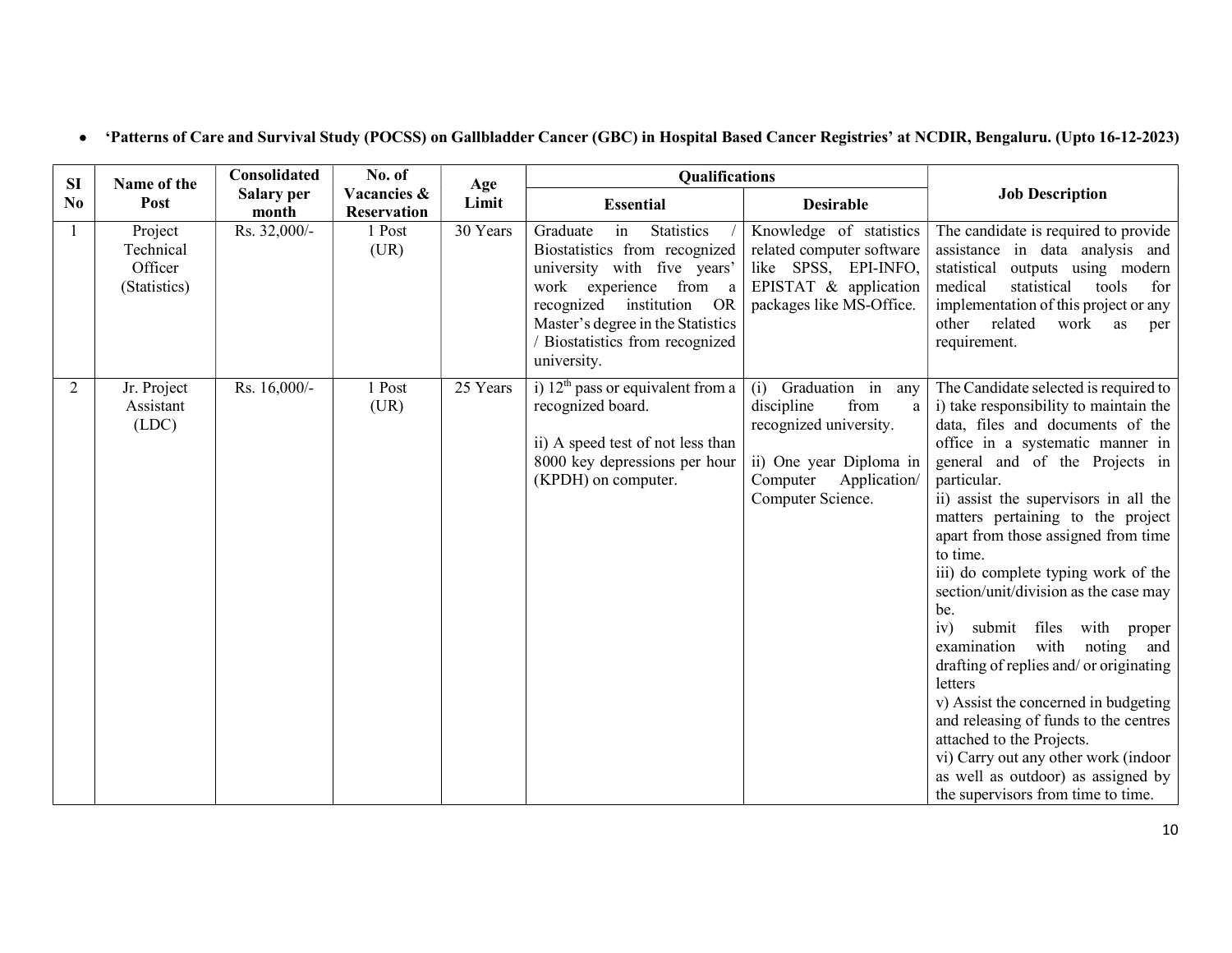'Development of Cancer Registries in urban population along the river course of Ganga' at NCDIR, Bengaluru. (Upto 28-2-2022)

| SI. | <b>Name of the Post</b> | C <b>onsolidated</b> | No. of                     | Age Limit | <b>Oualifications</b>        |                                 |                                                                                          |
|-----|-------------------------|----------------------|----------------------------|-----------|------------------------------|---------------------------------|------------------------------------------------------------------------------------------|
| No  |                         | Salary per<br>month  | Vacancies &<br>Reservation |           | <b>Essential</b>             | <b>Desirable</b>                | <b>Job Description</b>                                                                   |
|     | Project Assistant       | Rs. $31,000/-$       | 1 Post                     | 30 Years  |                              |                                 | Graduate in Life Science $/$ (i) Experience of working in The candidate will be required |
|     |                         |                      | (OBC)                      |           | Mass                         |                                 | Communication $/$ health $/$ medical research, to develop quality publication,           |
|     |                         |                      |                            |           |                              |                                 | Journalism from a recognized documentation and preparing prepare scientific documents    |
|     |                         |                      |                            |           | university with three years' | reports.                        | (manuscript, posters, abstracts,                                                         |
|     |                         |                      |                            |           | work<br>experience           |                                 | from (ii) Knowledge of Computer policy brief, factsheets etc.)                           |
|     |                         |                      |                            |           | recognized institution<br>or | Applications.                   | Ability to literature search,                                                            |
|     |                         |                      |                            |           | Master's Degree in<br>the 1  | biostatistics<br>Basic<br>(iii) | synthesis and documentation.                                                             |
|     |                         |                      |                            |           | relevant subject             | knowledge.                      |                                                                                          |
|     |                         |                      |                            |           |                              | (iv) Superior knowledge of      |                                                                                          |
|     |                         |                      |                            |           |                              | English Language.               |                                                                                          |

### Terms and Conditions:

- 1. Interested and eligible candidates can appear for walk-in-interview / personal discussion on the dates mentioned on next page along with the application form (attached).
- 2. Qualification and experience should be in relevant discipline/field and from a reputed institution / organization recognized by relevant authority.
- 3. Experience shall count from the date of completion of minimum educational qualification.
- 4. Submission of incorrect or false information during the process of walk-in-interview / personal discussion shall disqualify the candidature at any stage.
- 5. The Director reserves the right to increase / decrease the number of vacancies as per requirement.
- 6. Candidates applying for more than one post should apply SEPARATELY for each post.
- 7. No benefit of provident fund, Leave Travel Concession, Medical Claim etc. will be considered, since the posts are purely temporary basis.
- 8. Age relaxation against post earmarked for reserved candidates will be as per Govt. of India Norms. No relaxation against Unreserved (UR) vacancies.
- 9. Age limit and experience will be considered as on the date of walk-in-interview / personal discussion.
- 10. No TA/DA will be paid for attending the walk-in-interview / personal discussion.
- 11. Mere fulfilling the essential qualification / experience does not guarantee selection.
- 12. Candidates employed in Govt. Service /Semi Govt. Autonomous Bodies of State/Central Govt. should submit a "No Objection Certificate" from their employer at the time of walk-in-interview / personal discussion.
- 13. The above posts are filled-up on purely temporary basis and contractual basis, co-terminus with the project & the candidate will have no right to claim for Permanent Employment under NCDIR/ICMR or continuation of his/her services in any other project.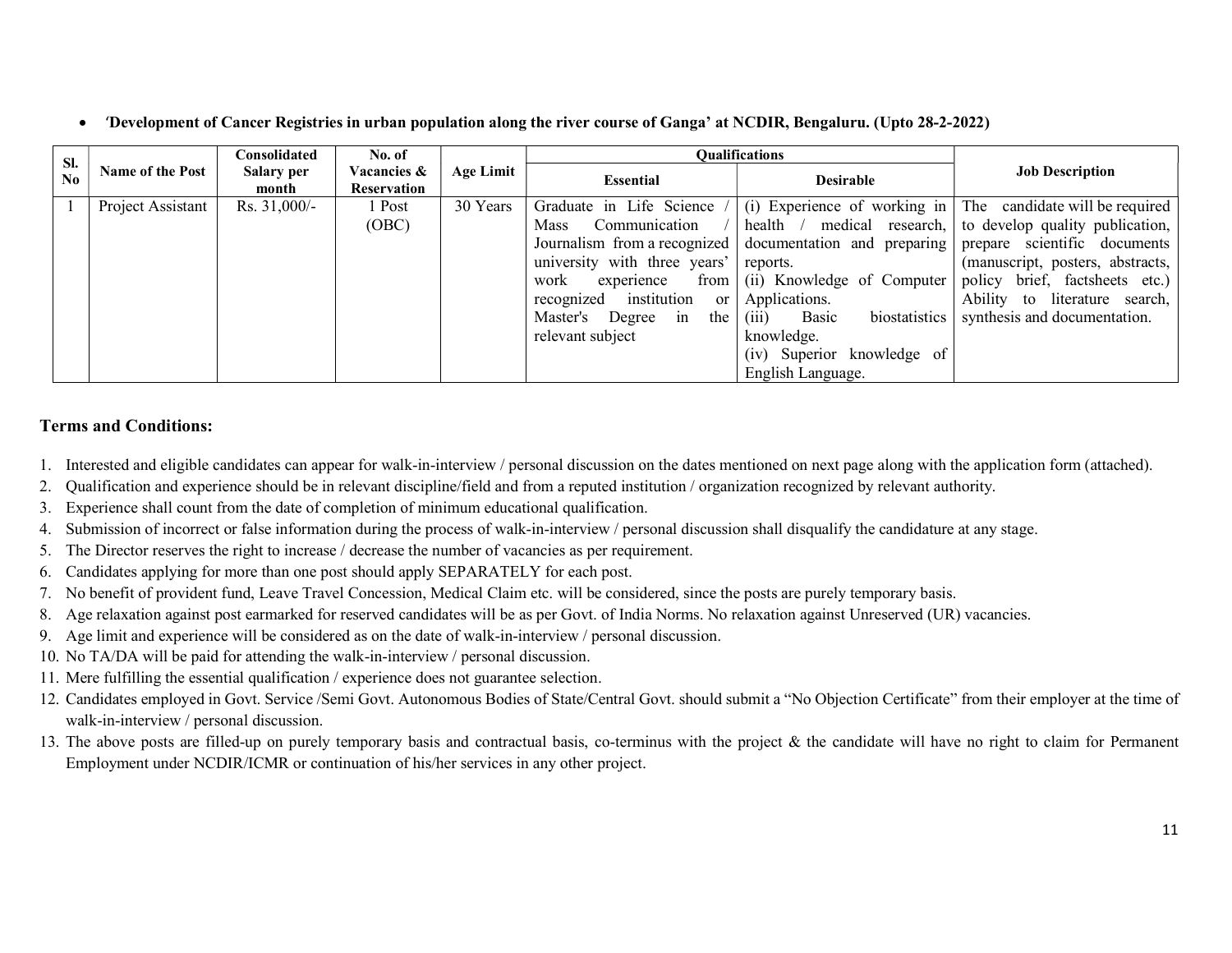- 14. Written test will be for 70 marks consisting of 100 objective and multiple type questions on syllabus as per the essential qualification, desirable qualification and job description. If the eligible candidates are more than 30, then written test will be held followed by personal discussion otherwise direct personal discussion will be held from the time of written test indicated onwards.
- 15. Community/ Caste certificate: Candidates applying under OBC category, shall submit attested copy of OBC Non Creamy Layer Certificate in specified format, issued within one year from the date of walk-in-interview / personal discussion by the appropriate authority. Only Non Creamy Layer OBC certificates will be accepted and other certificates will not be accepted.
- 16. All posts are contractual for the duration offered. The appointment may be renewed after every specific period of time subject to satisfactory performance and project requirement.
- 17. The Director has the right to accept/reject any application without assigning any reason thereof and no recommendation in this matter will be entertained.
- 18. Canvassing and bringing pressure in any form for short listing and employment will be a disqualification and barred from selection process.
- 19. Age concession to the extent of service rendered in other research projects will also be admissible for experienced and skilled persons.
- 20. Candidates possessing the above essential qualification and experience may come for walk-in-interview / personal discussion at National Centre for Disease Informatics and Research, Nirmal Bhawan-ICMR Complex (II Floor), Poojanahalli, Kannamangala Post, Bengaluru–562110 on the dates indicated below:

| SI.<br>No. | <b>Post</b>                            | No. of posts | Date and time of verification of document | Date and time of Written test / Personal<br>discussion/Interview |
|------------|----------------------------------------|--------------|-------------------------------------------|------------------------------------------------------------------|
|            | Data Entry operator (Grade A)          |              | 19-6-2019 from 9 AM to 11 AM              | 19-6-2019 from 11 AM onwards                                     |
|            | Section Officer                        |              | 19-6-2019 from 9 AM to 11 AM              | 19-6-2019 from 11 AM onwards                                     |
|            | Assistant                              |              | 19-6-2019 from 9 AM to 11 AM              | 19-6-2019 from 11 AM onwards                                     |
|            | Sr. Project Assistant                  |              | 19-6-2019 from 9 AM to 11 AM              | 19-6-2019 from 11 AM onwards                                     |
|            | Jr. Project Assistant                  |              | 19-6-2019 from 9 AM to 11 AM              | 19-6-2019 from 11 AM onwards                                     |
|            | Computer Programmer (Grade B)          |              | 20-6-2019 from 9 AM to 11 AM              | 20-6-2019 from 11 AM onwards                                     |
|            | Project Technical Officer (Statistics) |              | 20-6-2019 from 9 AM to 11 AM              | 20-6-2019 from 11 AM onwards                                     |
|            | Project Technical Officer              |              | 20-6-2019 from 9 AM to 11 AM              | 20-6-2019 from 11 AM onwards                                     |
|            | Project Assistant                      |              | 20-6-2019 from 9 AM to 11 AM              | 20-6-2019 from 11 AM onwards                                     |
|            | Total                                  | 19 Posts     |                                           |                                                                  |

### SCHEDULE FOR WALK-IN-WRITTEN TEST / PERSONAL DISCUSSION / INTERVIEW

Note: If the eligible candidates are more than 30, then written test will be held followed by personal discussion otherwise direct personal discussion will be held from the time of written test indicated onwards.

Those appearing for walk-in-interview / personal discussion should bring with them original certificates (1) Educational qualification (2) Proof of Date of birth (3) Experience certificates/testimonials (4) One-self attested recent passport size photograph (5) ID Proof (Ex. PAN/Voter ID/Driving License etc.) (6) Three sets of self-attested photocopies of all documents. (7) SC/ST/OBC/PWD Certificates, if applicable. (8) Candidates should submit all certifications/testimonials in original for verification. Candidates who fail to bring the original certificates will not be allowed to attend walk-in-interview / personal discussion.